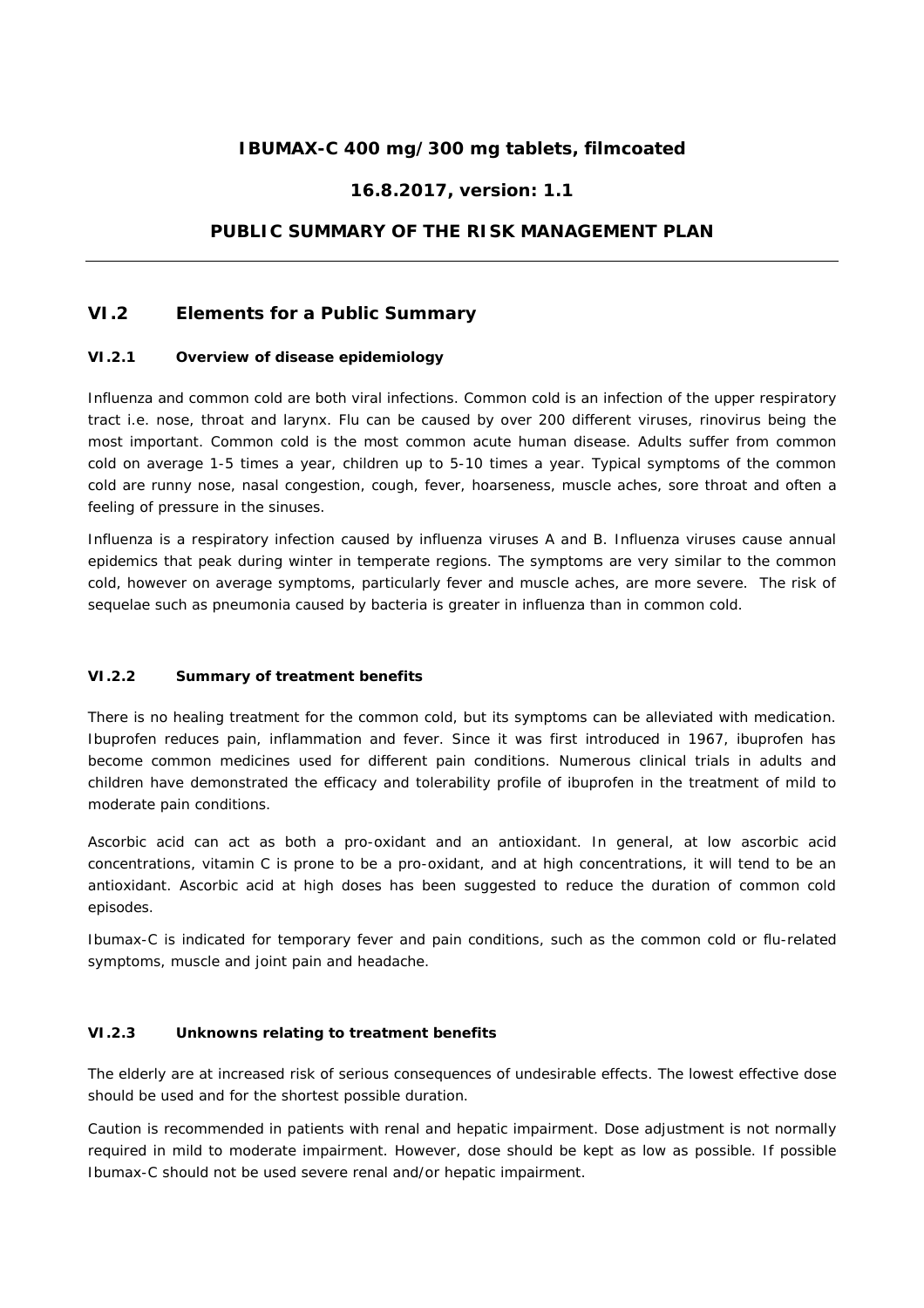# **VI.2.4 Summary of safety concerns**

# *Important identified risks*

| <b>Risk</b>                                                    | What is known                                                                                                                                                                                                                                                                                                                                                                                                                         | Preventability                                                                                                                                                                                                                                                                                                                                                                                                                                                                                                                                                                    |
|----------------------------------------------------------------|---------------------------------------------------------------------------------------------------------------------------------------------------------------------------------------------------------------------------------------------------------------------------------------------------------------------------------------------------------------------------------------------------------------------------------------|-----------------------------------------------------------------------------------------------------------------------------------------------------------------------------------------------------------------------------------------------------------------------------------------------------------------------------------------------------------------------------------------------------------------------------------------------------------------------------------------------------------------------------------------------------------------------------------|
| Arterial thrombotic events (MI<br>and stroke) (at 2400 mg/day) | Medicines such as ibuprofen may<br>be associated with a small<br>increased risk of heart attack<br>("myocardial infarction") or<br>stroke. Any risk is more likely<br>with high doses and prolonged<br>treatment.<br>Patients who have heart<br>problems, previous stroke or a<br>risk of these conditions (for<br>example high blood pressure,<br>diabetes or high cholesterol or<br>are a smoker) have a risk for<br>these effects. | The risk can be minimized by<br>using the lowest effective dose<br>for the shortest duration<br>necessary to control symptoms.<br>Patients with risk factors should<br>only be treated with ibuprofen<br>after careful consideration.<br>Patients should discuss with<br>doctor or pharmacist before<br>starting treatment.                                                                                                                                                                                                                                                       |
| Gastrointestinal perforation,<br>ulceration and bleeding (PUB) | Gastrointestinal bleeding,<br>ulceration and perforation have<br>been reported in connection with<br>ibuprofen treatment. It may<br>occur without any warning signs<br>even in patients who have never<br>had such problems before. It<br>may also be fatal.                                                                                                                                                                          | Patients with the risk factors<br>should commence treatment at<br>the lowest possible dose.<br>Patients, especially those with a<br>history of gastrointestinal<br>reactions and elderly, should<br>monitor for any unusual<br>abdominal symptoms (especially<br>gastrointestinal bleeding),<br>particularly at the start of the<br>treatment and, if such symptoms<br>occur, to discontinue treatment<br>and seek medical help.<br>Treatment with mucosa-<br>protective drugs should be<br>considered in patients with risks<br>factors for gastrointestinal<br>adverse effects. |
| Renal toxicity                                                 | There is a risk of kidney<br>impairment in dehydrated<br>children and adolescents.                                                                                                                                                                                                                                                                                                                                                    | Careful medical monitoring is<br>needed and caution should be<br>used when initiating ibuprofen<br>treatment in patients with                                                                                                                                                                                                                                                                                                                                                                                                                                                     |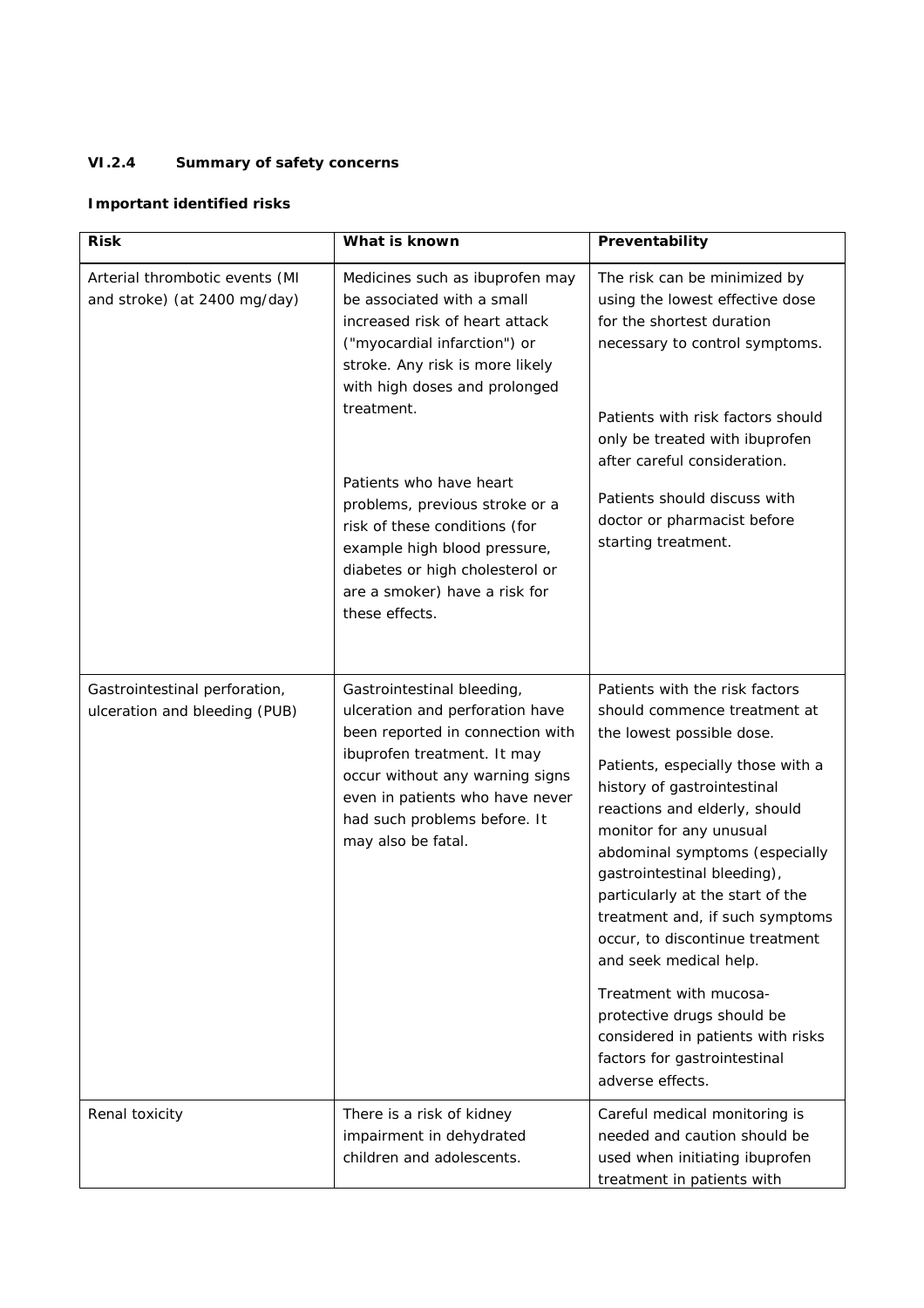| <b>Risk</b>                                                                                    | What is known                                                                                                                                                                                                                                                                                                                           | Preventability                                                                                                                                                                                                                            |
|------------------------------------------------------------------------------------------------|-----------------------------------------------------------------------------------------------------------------------------------------------------------------------------------------------------------------------------------------------------------------------------------------------------------------------------------------|-------------------------------------------------------------------------------------------------------------------------------------------------------------------------------------------------------------------------------------------|
|                                                                                                | Ibuprofen may impair kidney<br>function. Patients at greatest<br>risk of kidney damage are those<br>who already have kidney, heart<br>failure or liver problems, those<br>taking diuretics and ACE<br>inhibitors and the elderly.<br>Discontinuation of NSAID therapy<br>is usually followed by recovery to<br>the pre-treatment state. | considerable dehydration.                                                                                                                                                                                                                 |
| Cardio-renal effects                                                                           | There is a possibility of fluid<br>impaired renal<br>retention and<br>function when ibuprofen is used<br>in patients with heart failure,<br>renal or hepatic disease who are<br>on diuretics.                                                                                                                                           | The product should not be used<br>in patients who are at risk for<br>cardio-renal effects.                                                                                                                                                |
| Prolonged bleeding<br>time/coagulation disorders                                               | Ibuprofen use may increase the<br>risk of bleeding.                                                                                                                                                                                                                                                                                     | The product should not be used<br>in patients who have increased<br>risk of bleeding.                                                                                                                                                     |
| Bronchospasm in patients with<br>asthma or allergic disease                                    | Ibuprofen has been reported to<br>cause narrowing of the airways<br>with difficulty in breathing<br>(bronchospasm) in asthmatic<br>patients and in patients with a<br>previous history of bronchial<br>asthma or allergic disease.                                                                                                      | Patients who have previously had<br>asthma or hypersensitivity<br>reactions taking medicines<br>containing acetylsalicylic acid<br>(such as aspirin) or other drugs<br>for pain and inflammation<br>(NSAIDs) should not take<br>Ibumax-C. |
| Serious skin reactions including<br>Stevens Johnson syndrome and<br>toxic epidermal necrolysis | Ibuprofen may very rarely cause<br>serious skin reactions some of<br>them fatal, including exfoliative<br>dermatitis, Stevens-Johnson<br>syndrome, and toxic epidermal<br>necrolysis. The highest risk of<br>these reactions is within the first<br>month of treatment.                                                                 | Early signs should be monitored.<br>Ibumax-C should be discontinued<br>at the first appearance of skin<br>rash, mucosal lesions, or any<br>other sign of hypersensitivity.                                                                |
| Hepatic disorders                                                                              | Ibuprofen may very rarely cause<br>hepatic impairment in long term<br>treatment.                                                                                                                                                                                                                                                        | The aim is treatment with lowest<br>possible dose and duration. In<br>long term use liver function                                                                                                                                        |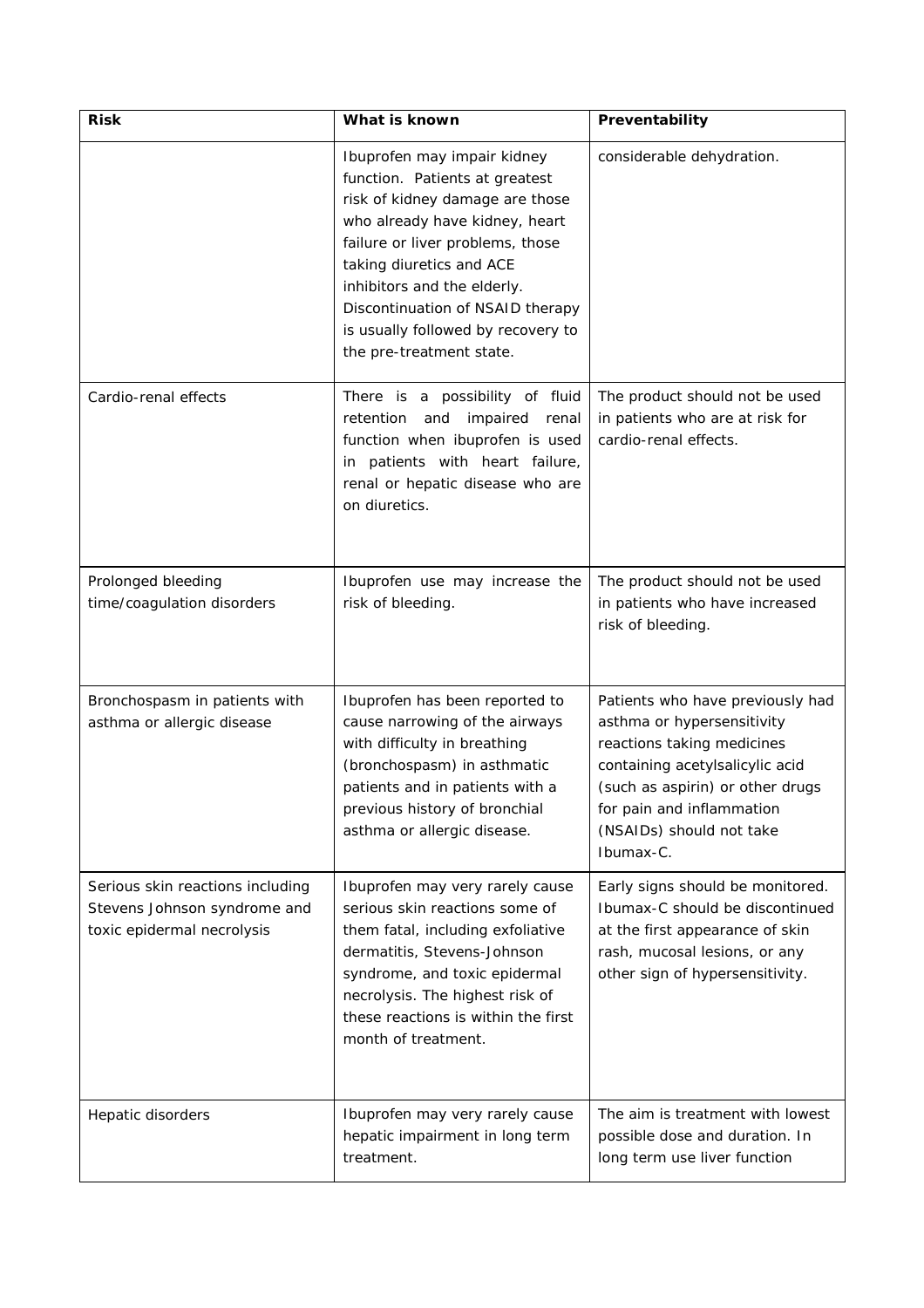| <b>Risk</b>                                                                                                   | What is known                                                                                                                                                                  | Preventability                                                                                                                                                                                                                    |
|---------------------------------------------------------------------------------------------------------------|--------------------------------------------------------------------------------------------------------------------------------------------------------------------------------|-----------------------------------------------------------------------------------------------------------------------------------------------------------------------------------------------------------------------------------|
|                                                                                                               |                                                                                                                                                                                | should be monitored.                                                                                                                                                                                                              |
| Hypersensitivity reactions in<br>patients with previous<br>hypersensitivity reactions to<br>NSAIDs or aspirin | Ibuprofen may cause severe<br>hypersensitivity and allergic<br>reactions (anaphylaxis).                                                                                        | Early signs should be monitored<br>and medication discontinued in<br>case of them. The product should<br>not be used in patients with<br>known hypersensitivity to<br>salicylates, NSAID or excipients<br>of the Ibumax-C tablet. |
| Premature closure of the foetal<br>ductus arteriosus (use during<br>third trimester of pregnancy)             | Ibuprofen may expose fetus to<br>cardio-pulmonary toxicity and<br>renal dysfuction and mother and<br>neonate to prolonged bleeding<br>time and delayed or prolonged<br>labour. | The product should not be used<br>in last trimester of pregnancy.                                                                                                                                                                 |

# *Important potential risks*

| <b>Risk</b>                                                                                   | What is known (Including reason why it is considered a<br>potential risk)                                                                                                                                                                                                                                                                                                                                                                                                                                  |
|-----------------------------------------------------------------------------------------------|------------------------------------------------------------------------------------------------------------------------------------------------------------------------------------------------------------------------------------------------------------------------------------------------------------------------------------------------------------------------------------------------------------------------------------------------------------------------------------------------------------|
| Foetal cardiac malformation,<br>gastroschisis and miscarriage<br>(use during early pregnancy) | Inhibition of prostaglandin synthesis may adversely affect the<br>pregnancy and/or the embryo/foetal development. Data of<br>epidemiological studies suggest an increased risk of miscarriage and<br>of cardiac, malformations and gastroschisis after use of a<br>prostaglandin synthesis inhibitor in early pregnancy. The absolute<br>risk for cardiovascular malformations was increased from less than<br>1% up to about 1.5%. The risk is believed to increase with dose and<br>duration of therapy. |

## *Missing information*

| <b>Risk</b>               | What is known                                                                                                                                                                                                                                                   |
|---------------------------|-----------------------------------------------------------------------------------------------------------------------------------------------------------------------------------------------------------------------------------------------------------------|
| Use during breast feeding | Ibuprofen is only excreted in small amounts in breast milk. According<br>to the current information it can be used during breast feeding if<br>necessary. However, information of the clinical effects of ibuprofen<br>use during breast feeding are monitored. |